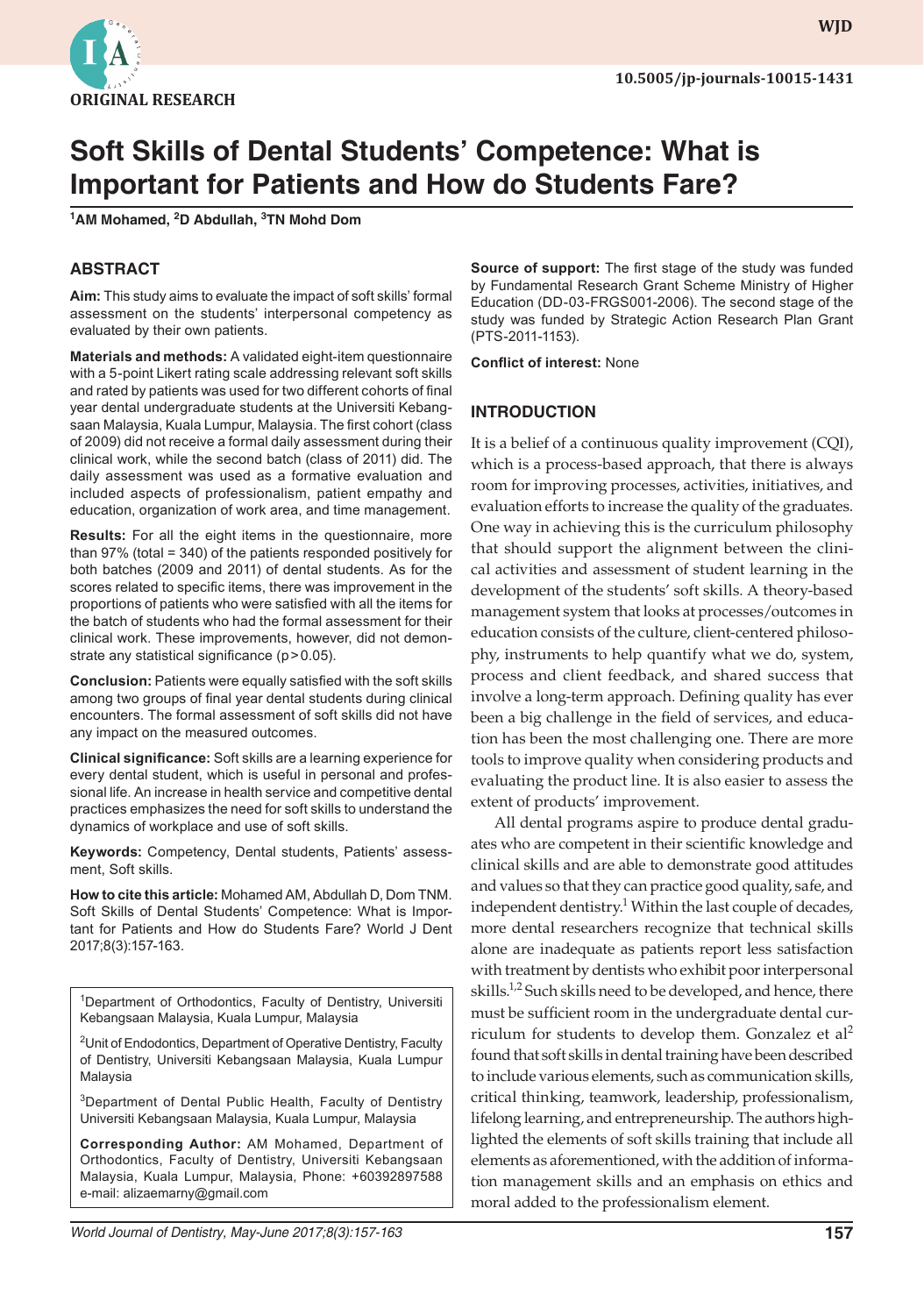Soft skills, as defined by Perreault, $^3$  are personal qualities, attributes, or the level of an individual that sets the individual apart from others who may have similar skills and experience. Dental care is about treating oral diseases and improving oral health as this is an integration part of general care. Additionally, it must be concerned about responding to patient needs and wishes – this is to a large extent dependent on the care providers' personal qualities. It is not surprising that investigations on factors affecting patient satisfaction found that when it comes to dentist characteristics, patients tend to rank interpersonal relationship as of utmost importance. $4,5$  This emphasizes the importance of soft skills among dental clinicians. Students who have the ability to acquire and subsequently master such skills can gain further understanding of patients' needs, engage in tasks that will fulfill patients' expectations, and enable them to gain more control in their academic development and growth. To achieve this, the dental education experience must provide the right environment and appropriate assessment methods of the learners' cognitive and behavioral development within the curriculum.

In dental education, the assessment of the students' soft skills provides a challenge to educators in terms of its validity, reliability, and comprehensiveness. Soft skills are typically measured through feedback of the clinical instructor at chairside, self-assessment, or students' reflection, and through examinations, such as designated stations at the objective structured clinical examination. Interestingly, of late there has been a greater effort to include feedbacks from recent graduates and their employees in evaluating the effectiveness of soft skills training in the dental school environment.<sup>6-8</sup> On this note, the inclusion of patients – who are recipients of dental care – has great potential as a source of authentic feedback of the students' soft skills but has yet to be fully explored.

The development of a new assessment tool to evaluate dental students' communication skills was recently undertaken.<sup>7</sup> This tool had included patients and other stakeholders (clinical instructors and support staff) in the generation of items that were considered important to assess communication skills. Patients' involvement in developing such evaluation tools is invaluable as it provides their perspective on expectations of care provided by the clinicians, which would otherwise have been missed out by other parties.<sup>7</sup>

This study is part of a larger effort by the dental school to develop an effective and comprehensive model for CQI in dental education. To further enhance these efforts to assess, improve, and maintain the quality of dental education in the university, evaluations are carried out using both internal and external processes.<sup>8-10</sup> Patients who receive treatment performed by dental students at the dental school constitute a group of major stakeholders in

determining the quality of care as they are the direct recipients of dental care in the clinical setting. Before this study, there had not been any attempt to engage them in efforts to improve the quality of our services. Clinical instructors are recommended to provide feedback for students on ways to improve their soft skills while managing their patients in the clinical setting. However, it was only later that we introduced a formal assessment of the students' soft skills as a component of formative evaluation as well as to improve the effectiveness of instructor feedback.

This study aims (1) to develop an instrument to measure students' soft skills using input given by patients; (2) to measure soft skills of dental students as rated by their patients, and (3) to compare the impact of formal assessment on students' soft skills.

#### **MATERIALS AND METHODS**

The study was conducted in three phases: (1) Development of the Dental Students' Soft Skills Instrument (DSSSI); (2) evaluation of students' soft skills by patients using the DSSSI; and (3) repeat of DSSSI evaluation on a cohort of dental students who received formal assessment of their chairside interpersonal skills on a daily basis.

The study was performed in accordance with the World Medical Association Declaration of Helsinki, and the study protocol was approved by the Ethics Committee. Information sheets were given to the patients to explain the purpose of the study and its nature. We ensured that patients' participation was voluntary, they could withdraw at any time, and that confidentiality was protected. All responses were anonymized and particular care was taken not to reveal potentially identifying details of the students (clinician). It was also explained to patients that their decision to participate (or not) in the study would not affect their relationship with the students. Patients who agreed to participate signed the consent form.

#### **Phase I: Development of the Dental Students' Soft Skills Instrument**

*Step 1*: A set of items related to patient satisfaction with a dental visit was generated by going through the literature and samples of existing patient satisfaction survey forms. This resulted in 43 items related to dentist behavior and the dental clinic organization.

*Step 2*: In the nature of the qualitative study, 20 adult patients were interviewed and they were asked to select items they thought were important, and they ranked the top five items they felt to be the most important in relation to dentist behavior and dental clinic organization. This resulted in 32 items – 15 items were related to dentist behavior.

*Step 3*: The 32 question items were translated from English language to the Malay language. Face validity was per-

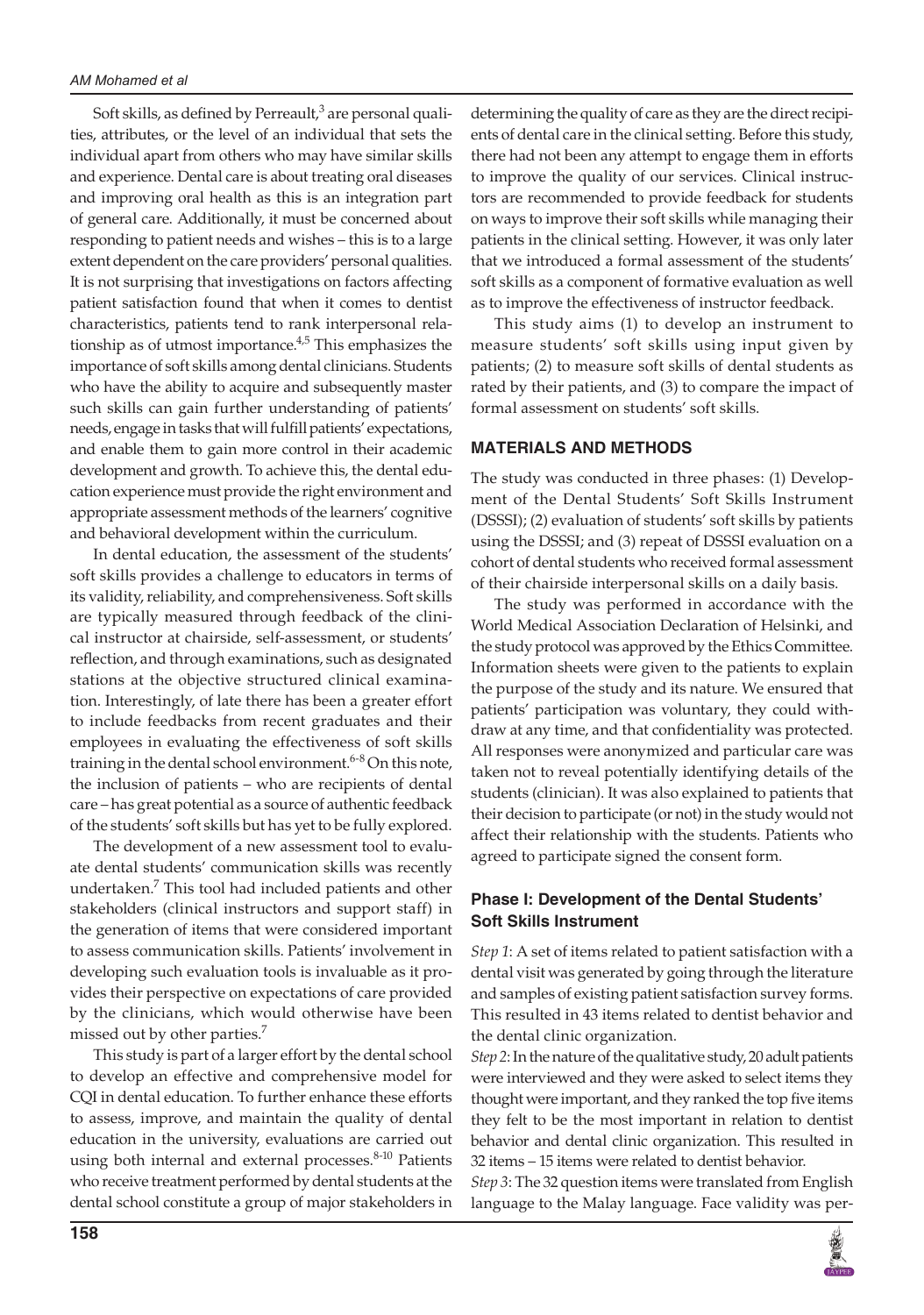formed followed by pretesting the clarity and sequencing of the questionnaire on 10 dental patients.

*Step 4*: The internal consistency of the questionnaire was tested on 60 first-time adult patients using Cronbach's alpha.

*Step 5*: Pilot study for the questionnaire was carried out on 196 patients attending primary dental care clinic at the faculty. Based on this pilot study, we dropped six items and constructed the final instrument as a questionnaire comprising eight items. This was done following the modification of the validated instrument and for the purpose of reducing the number of items.

# **Phase II: Evaluation of Dental Students' Soft Skills**

The final instrument consisted of eight items related to the dentist behavior section. For each item, we used a 5-point Likert rating scale ranging from 1 (highly dissatisfied) to 5 (highly satisfied). We performed the first evaluation in year 2009 on a group of final year students' adult patients. Students were asked to distribute the DSSSI to three of their patients who were under their care for at least two dental visits.

# **Phase III: Repeated Evaluation of Dental Students' Soft Skills on Cohort who had Formal Assessment of their Soft Skills**

The faculty introduced the inclusion of formal assessment of soft skills as a component of formative assessment for the final year students in 2010. This formal assessment included elements of professionalism, patient empathy, knowledge, organization of work area, and time management. Therefore, in this phase, the students were aware of their soft skills being evaluated by the clinical instructor, in which the marks were not included in this study. We repeated the same conduct of distributing the DSSSI on the 2011 cohort to the students' patients.

# **Statistical Methods**

The data were entered and analyzed using the IBM Statistical Package for the Social Sciences software version 20. Data analysis included frequency distributions, reliability analysis, namely, the Cronbach's alpha, Chi-square test, and the Fisher's exact test (level of significance was set at 5%).

# **RESULTS**

# **Phase I: Dental Students' Soft Skills Instrument Questionnaire Development**

# *Internal Consistency of the Dental Students' Soft Skills Instrument Items*

Based on the original 15 tested items, we dropped 2 items from the questionnaire to improve the intraitem internal consistency. From the remaining 13 items, we reorganized the scale measuring dentist behavior into seven items, namely communication skills, professionalism, concern, cautiousness, respect for confidentiality, leadership qualities, and punctuality. All items had good internal consistency of ≥0.8, suggesting a high level of reliability (Table 1).

## *The Final Instrument Dental Students' Soft Skills Instrument*

In this study, the final instrument items represented all the seven items except for an additional general question; "overall personality while giving treatment." The final eight items selected by patients to represent the dentists' soft skills are shown in Tables 2 and 3.

# **Phase II and III: Soft Skill Questionnaire Survey**

## *The Respondents*

All final year students participated in this study and distributed questionnaires to their patients. The response rates of the patients were  $84\%$  (n = 190) and  $93\%$  (n = 153) for 2009 and 2011 respectively. However, three questionnaire forms from 2009 were excluded because they were incompletely filled. Therefore, only 187 respondents were included in the assessment for the year 2009. The majority of the respondents were aged between 20 and 30 years, female, Malay, and had obtained at least a diploma (Table 4). There is no major difference between genders, ethnicity, and education level between respondents in 2009 and 2011.

## *Soft Skills Evaluation*

We grouped the distribution of the scores and mean of each statement by the respondents into two categories: ≤3 (highly dissatisfied, dissatisfied, and somewhat satisfied) and 4 to 5 (satisfied, highly satisfied). A huge proportion (at least 90%) of the respondents for the 2009 cohort was either satisfied or highly satisfied with all the soft skills

| <b>Table 1: Dentist behavior subscale</b> |
|-------------------------------------------|
|                                           |

| Patients' feedback on dentist behavior     |               |                 |         |              |              |            |             |
|--------------------------------------------|---------------|-----------------|---------|--------------|--------------|------------|-------------|
| Subscale                                   | Communication | Professionalism | Concern | Cautiousness | Confidential | Leadership | Punctuality |
| Number of items                            |               |                 |         |              |              |            |             |
| Reliability analysis<br>(Cronbach's alpha) | 0.84          | 0.82            | 0.83    | 0.83         | 0.81         | 0.82       | 0.82        |

*World Journal of Dentistry, May-June 2017;8(3):157-163* **159**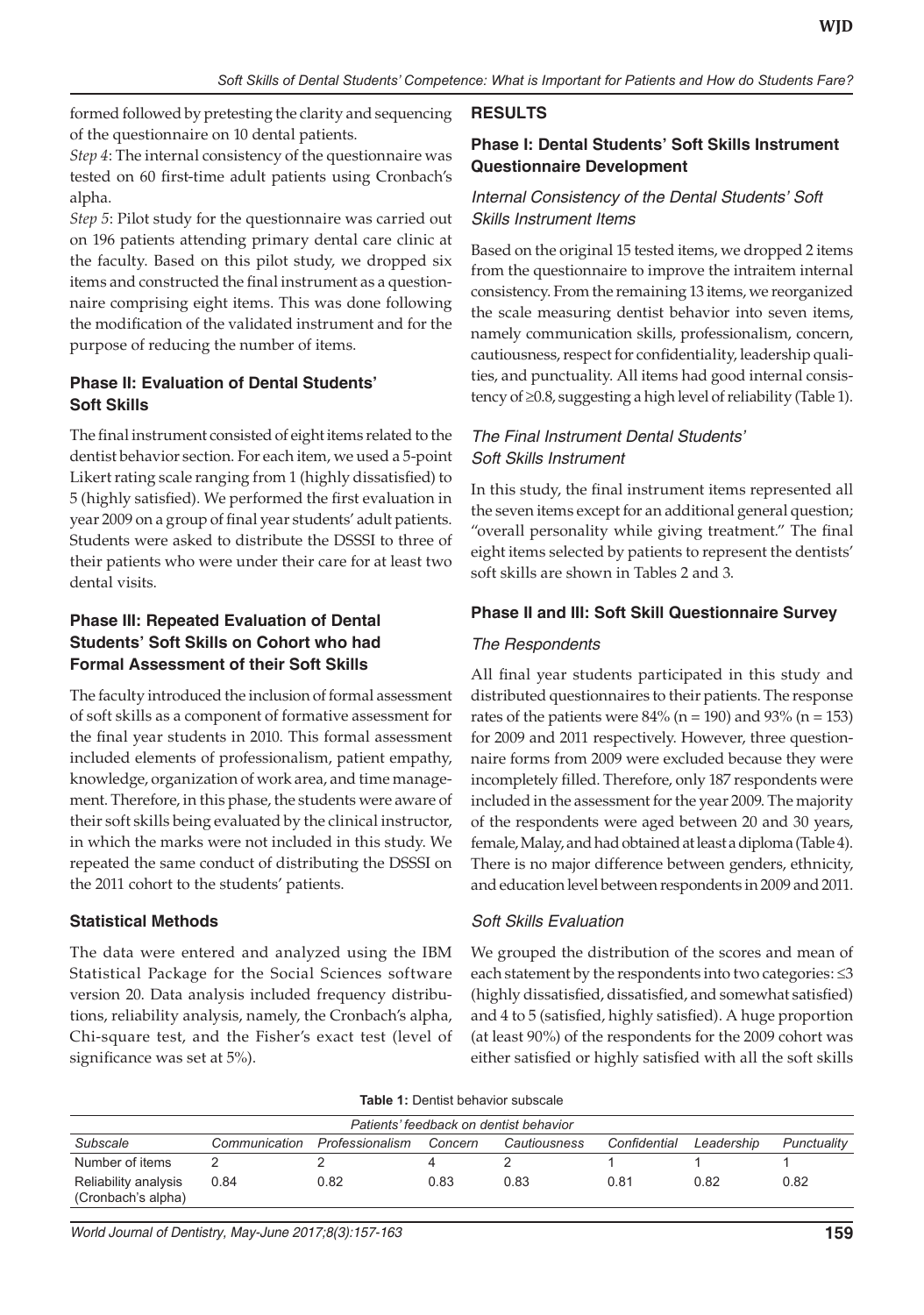#### *AM Mohamed et al*

| Table 2: Respondents' assessment of the students' soft skill by two scored categories |             |             |             |           |         |
|---------------------------------------------------------------------------------------|-------------|-------------|-------------|-----------|---------|
|                                                                                       | Year, n (%) |             |             |           |         |
| <b>Statement</b>                                                                      | Scored      | 2009        | 2011        | Total     | p-value |
| Explanation given about my dental problem                                             | $\leq$ 3    | 20(11)      | 13(8)       | 153 (100) | 0.619   |
|                                                                                       | $4 - 5$     | 167 (89)    | 140 (92)    | 187 (100) |         |
|                                                                                       | Mean (SD)   | 4.24(0.79)  | 4.29(0.63)  |           |         |
| Time spent to treat me                                                                | $\leq$ 3    | 24 (13)     | 13(8)       | 153 (100) | 0.270   |
|                                                                                       | $4 - 5$     | 163 (87)    | 140 (92)    | 187 (100) |         |
|                                                                                       | Mean (SD)   | 4.23(0.8)   | 4.31(0.62)  |           |         |
| Emotional support given to me (e.g., reduced my anxiety or fear)                      | $\leq$ 3    | 21(11)      | 17(11)      | 153 (100) | 1.00    |
|                                                                                       | $4 - 5$     | 166 (89)    | 136 (89)    | 187 (100) |         |
|                                                                                       | Mean (SD)   | 4.24(0.79)  | 4.20(0.62)  |           |         |
| Respect given to my privacy during treatment                                          | $\leq$ 3    | 13(7)       | 8(5)        | 153 (100) | 0.667   |
|                                                                                       | $4 - 5$     | 174 (93)    | 145 (95)    | 187 (100) |         |
|                                                                                       | Mean (SD)   | 4.36(0.77)  | 4.39(0.58)  |           |         |
| Treatment given in gentle and comfortable manner                                      | $\leq$ 3    | 16(9)       | 7(5)        | 153 (100) | 0.216   |
|                                                                                       | $4 - 5$     | 171 (91)    | 146 (95)    | 187 (100) |         |
|                                                                                       | Mean (SD)   | 4.41 (0.79) | 4.42(0.58)  |           |         |
| Good example given as a health practitioner (e.g., keep the teeth                     | $\leq$ 3    | 15(8)       | 8(5)        | 153 (100) | 0.422   |
| clean, no smoking, etc.)                                                              | $4 - 5$     | 172 (92)    | 145 (95)    | 187 (100) |         |
|                                                                                       | Mean (SD)   | 4.43 (0.78) | 4.47(0.61)  |           |         |
| Punctuality in starting treatment                                                     | $\leq$ 3    | 33(18)      | 15(10)      | 153 (100) | 0.056   |
|                                                                                       | $4 - 5$     | 154 (82)    | 138 (90)    | 187 (100) |         |
|                                                                                       | Mean (SD)   | 4.13(0.84)  | 4.29(0.63)  |           |         |
| Overall personality while giving treatment                                            | $\leq$ 3    | 10(5)       | 6 (4)       | 153 (100) | 0.719   |
|                                                                                       | $4 - 5$     | 177 (95)    | 147 (96)    | 187 (100) |         |
|                                                                                       | Mean (SD)   | 4.45(0.75)  | 4.48 (0.57) |           |         |

SD: Standard deviation

**Table 3:** Soft skills items

|              |                                                                          | Median (IQR)        |                     |         |
|--------------|--------------------------------------------------------------------------|---------------------|---------------------|---------|
| Items        |                                                                          | 2009                | 2011                | p-value |
| $\mathsf{A}$ | Explanation given about my dental problem                                | $4.00(4.00 - 5.00)$ | $4.00(4.00 - 5.00)$ | 0.998   |
| B            | Time spent to treat me                                                   | $4.00(4.00 - 5.00)$ | $4.00(4.00 - 5.00)$ | 0.719   |
| C            | Emotional support given to me (e.g., reduced my anxiety or fear)         | $4.00(4.00 - 5.00)$ | 4.00 (4.00 - 5.00)  | 0.226   |
| D            | Respect given to my privacy during treatment                             | $4.00(4.00 - 5.00)$ | $4.00(4.00 - 5.00)$ | 0.657   |
| E            | Treatment given in gentle and comfortable manner                         | $5.00(5.00 - 5.00)$ | $4.00(4.00 - 5.00)$ | 0.370   |
| F            | Good example given as a health practitioner (e.g., keep the teeth clean, | $5.00(5.00 - 5.00)$ | $5.00(5.00 - 5.00)$ | 0.840   |
|              | no smoking, etc.)                                                        |                     |                     |         |
| G            | Punctuality in starting treatment                                        | $4.00(4.00 - 5.00)$ | $4.00(4.00 - 5.00)$ | 0.189   |
| H            | Overall personality while giving treatment                               | $5.00(5.00 - 5.00)$ | $5.00(5.00 - 5.00)$ | 0.800   |

IQR: Interquartile range

| Table 4: Sociodemographic characteristics |
|-------------------------------------------|
|-------------------------------------------|

|                   |               | Number of patients |  |
|-------------------|---------------|--------------------|--|
| Variables         | $2009: n$ (%) | 2011: n (%)        |  |
| Age (years)       |               |                    |  |
| $20$              | 12(6.4)       | 12 (67.8)          |  |
| $20 - 30$         | 89 (46.0)     | 52 (34.0)          |  |
| $31 - 40$         | 20(10.7)      | 24 (15.7)          |  |
| $41 - 50$         | 37 (19.8)     | 29 (19.0)          |  |
| $\geq 51$         | 30(16.0)      | 27 (17.6)          |  |
| Gender            |               |                    |  |
| Male              | 63 (33.7)     | 67 (43.8)          |  |
| Female            | 124 (66.3)    | 84 (54.9)          |  |
| Education         |               |                    |  |
| Primary           | 8(4.3)        | 6 (3.9)            |  |
| Secondary         | 82 (43.3)     | 57 (37.3)          |  |
| Diploma and above | 80 (47.1)     | 82 (53.6)          |  |
| Others            | 0(0)          | 4(2.6)             |  |
| No response       | 10 (5.3)      | 4(2.6)             |  |
| Total             | 187 (100)     | 153 (100)          |  |
|                   |               |                    |  |

items except for punctuality (82%). We observed the same high level of satisfaction pattern for the 2011 patient cohort. In addition, over 95% of patients were satisfied/ highly satisfied with overall personality of the dental students in both cohorts.

#### **DISCUSSION**

This study is an attempt to illustrate the importance of taking into consideration patients' needs and expectations as recipients of dental care when developing a tool to measure dental students' soft skills at chairside. Today's patients are more informed, more concerned, responsible, and able to make decisions for quality of health care that they received. $10$  Their satisfaction is deemed to be one of the most important factors that determines the success of health care being provided. As such, patients'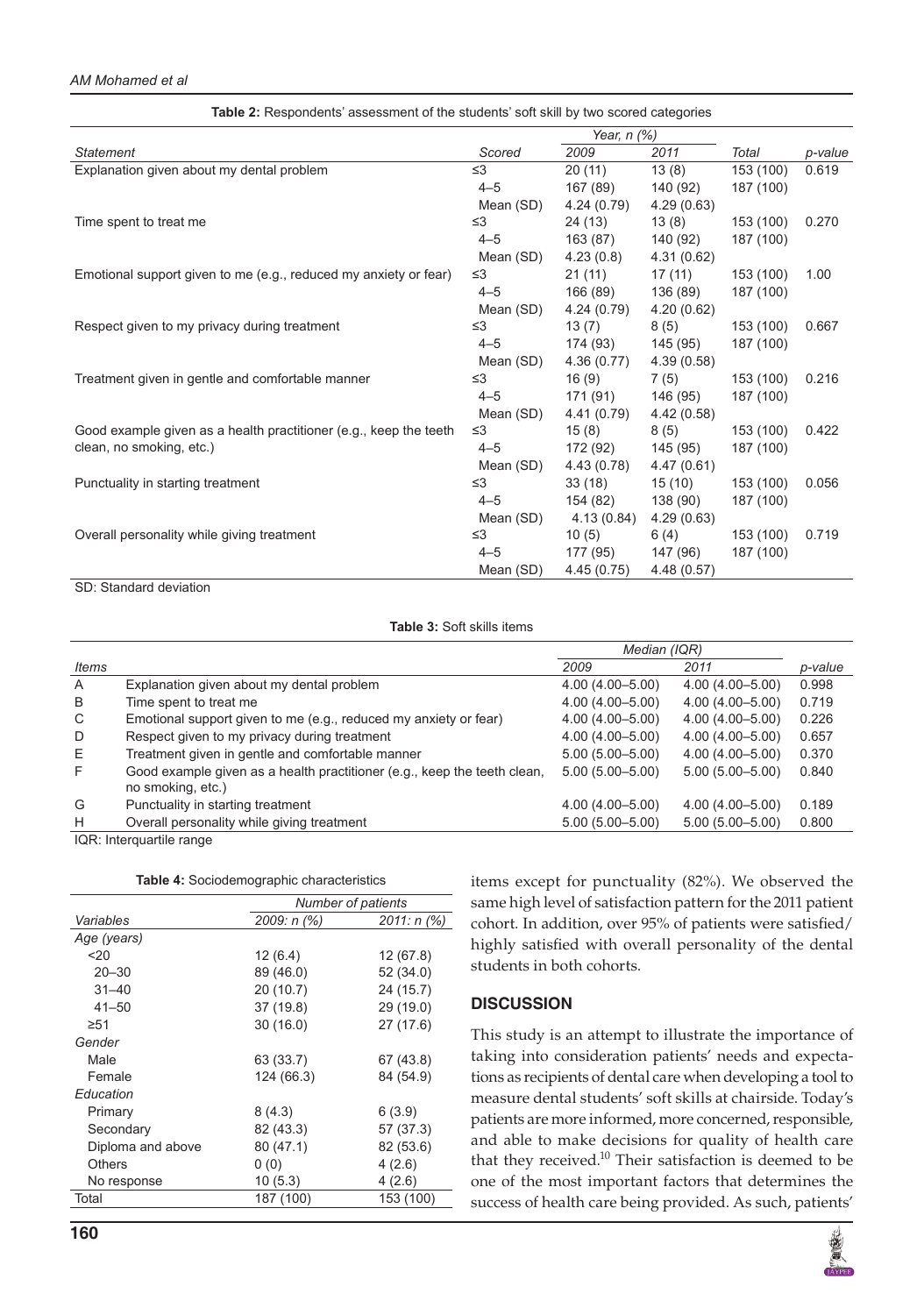feedback of the individual dentist's soft skills should not be disregarded when evaluating the dentist's clinical performance as these skills form the core competency of clinical practice.4,9-12

It is interesting to note that they include both verbal (Items 1 and 3; Table 3) and nonverbal communication skills (Items 2, 4, 5, 6, and 7; Table 3). Nonverbal items outnumbered verbal ones. The value of patients' first impression in this study, such as related to appearance/attire that exemplifies professional integrity, displaying effective time management, and use of appropriate language affecting their confidence, comfort, and anxiety levels is consistent with what is reported in the literature.<sup>11</sup> While there is no one way to define "professionalism," the notion of a dentist being professional includes all aspects of working attributes, including being a good role model with regard to oral health behavior.<sup>13,14</sup> Dental students themselves have been shown to value the importance of dentists displaying neat clothing, healthy smiles, and punctuality – attributes which are not broadly discussed as dentists' core competencies. Punctuality implies the ability to quickly recognize and solve management and organizational problems that become factors leading to success during clinical encounters. Long waiting times have been reported to be one of the major reasons for dissatisfaction with dental visits; $15,16$  however, they may be acceptable if dental treatment appears to be reasonably well tolerated.<sup>17</sup> In addition, the period spent waiting for dental treatment is cited commonly by patients as being anxiety-provoking, as it increases the time for the patients to think about what will happen. A combination of patient anxiety and lack of practitioner punctuality in delivering treatments may negatively impact patients' perceptions of the quality of service delivery.

Item 1 in Tables 2 and 3 highlights communications skills as a major competence that represent the broad categories of professional activity in dentistry.<sup>18</sup> At present, various methods have been employed and showed to aid the teaching of communication skills among dental students.19,20 Good communication is considered as a major driver of a dentist's soft skills because it has a variety of complex elements, such as informed choice, patient education, motivation, adherence, emotional exchange, and relationship building.<sup>21,22</sup> It positively affects daily interaction between dentist and patient, such as in the improvement of patient's health, the establishment of doctor–patient relationship, and increase in patients' satisfaction.<sup>5,23</sup> In contrast, a lack of communication may arise from the use of too many technical terms that the patient does not understand, hence, making it difficult for patient to participate in their own health care. $^{24}$ 

This study shows that the patients value the time spent by the students with them (Item 2; Tables 2 and 3). Adequate time must be accorded by dentists to enable information sharing and to provide clear explanations with regard to patient condition and treatment. In fact, information-giving has been highlighted as an important interpersonal factor that affects patient satisfaction with dental care.<sup>12</sup> It is important for dental students to listen to what patients tell them, pay attention to their concerns, and treat them as individuals.<sup>25</sup> However, some barriers to effective communication do exist, such as structural obstacles of time constraints, $26$  lack of experience/ practice, and skills in cultural competency among clinicians; uneasiness to establish rapport with patients from different backgrounds.<sup>27</sup>

Majority of patients in this study expected the students to assist them in alleviating fear and anxiety (Item 3; Tables 2 and 3). Epidemiological studies recognize dental fear as one of the most common types of fear,<sup>28,29</sup> while anxiety is seen to be commonly related to individual vulnerability and traumatic dental care experiences.<sup>30</sup> Negative dentist behavior plays a significant role in arousing patient anxiety although as a person, dentists have been found to be one of the least fear-evoking aspects.<sup>12,31,32</sup> Patients identify that the major influence of anxiety reduction during dental treatment is the dentist's explicit dedication to prevent pain, followed by dentist other attributes, such as being friendly, working quickly, being calm, and giving moral support.<sup>33</sup> Moreover, demonstrating empathy and comforting patients through effective communication strategies have a positive influence on reducing their anxiety levels.<sup>34</sup>

Patients appear to view that they should be given privacy and treatment in a good manner (Item 4; Tables 2 and 3). Maintaining confidentiality is a sign of respect for the patients' right for personal privacy. Revealing personal and sensitive information is not easy to do even if it may be crucial for dental procedures. Respect for the patient's sense of individuality and privacy is necessary to establish rapport and trust.<sup>21,22,35</sup> When patients feel encouraged to communicate honestly and forthrightly, dentist will be able to obtain and make accurate history and diagnosis respectively. Increased trust in the dentist will also lead to more patient compliance toward dental treatment, visits, and home care. Studies have reported that dental students' humanistic qualities in their early years are associated with their clinical performance during the later years of training.<sup>36,37</sup> Dentists are expected to offer personalized dental care in a genuinely caring and supportive atmosphere (Item 5; Tables 2 and 3).

In this study, both groups of students received a general training in their soft skills or interpersonal skills during preclinical years through didactic approach. These soft skills were then developed during their clinical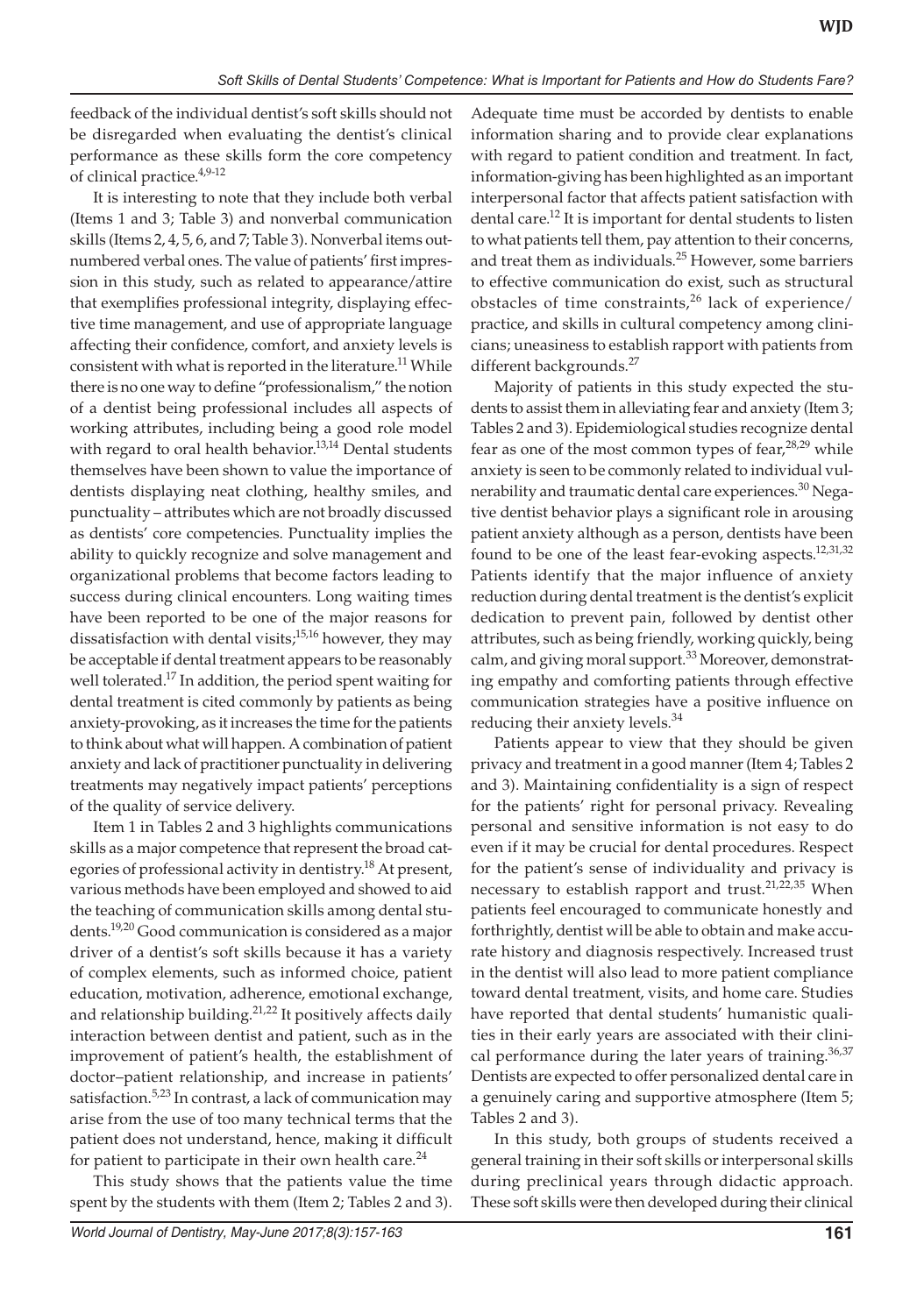years, starting from role play sessions to actual clinical encounters. We wanted to know if there would be further improvements in their soft skills if a formal assessment was added after their clinical sessions. We observe that there were high levels of patient satisfaction with soft skills of both cohorts as evaluated by their own patients. Findings were consistent between both cohorts although formal assessment was only conducted for the 2011 cohort. This suggests that the formal assessment did not have any impacts on the development of the students' soft skills. This is in spite of the efforts expended by the faculty, which can be described as very time-consuming and resource-demanding.<sup>38,39</sup> Related, it is difficult to achieve the consistency of evaluation among clinical instructors and clarity of the assessment purpose which was aimed to reflect students' professional behavior.<sup>39,40</sup> For any assessment system to be accurately mapped against a school's educational aims and objectives, the system should be embedded throughout its teaching–learning curriculum. As complexity of clinical cases increases, students must be made aware of the increasing demands on them to perform clinically, including in the aspect of interpersonal skills, and especially during difficult clinical situations. As it seems that the present formal assessment was not able to further improve patients' satisfaction with students' soft skills, it is perhaps necessary that the nature of the formal assessment be studied specifically with regard to how an instructor conveys their feedback to the learner on ways to improve their performance. It is sensible that in this regard a formative assessment of soft skills should be considered as more critical than a summative one.

This study is limited by its cross-sectional nature, and hence, the scope was assessment of students during a point in time for each cohort. This method of assessment was chosen in the light of difficulty in following up the same cohort of students over time. Ideally, all patients should be included to provide the feedback on the students' soft skills. The patients' experience will allow CQI becomes a regular part of both the educational as well as the clinical activities. Besides that, it is also recognized that soft skills will evolve and improve over time as students acquire more clinical experience over the entire duration of their clinical training; hence, comparing two cohorts on their respective exit points is also acceptable. Another possible weakness is that the patients were determined by the students themselves; there is a possibility that the selection could be biased toward patients who were easier to manage clinically. In addition, patients may also be motivated to provide positive feedback and also they tend to be kind to the students.

# **CONCLUSION**

Patients were equally satisfied with the soft skills among two groups during clinical encounters regardless if they had been exposed to a formal assessment of the skills. While it is beneficial to include patient feedback as part of the dental school CQI initiative, the formal assessment of soft skills at chairside did not appear to have any impacts on the measured outcomes.

Apart from constructive feedback given by clinical instructors, patient feedback as the recipient of care should be taken into serious consideration as part of an ongoing CQI initiative. The strength of the DSSSI was that it was brief and easy to administer that involving not only patient's perceptions but also their expectations and beliefs about what constitutes a dental student's standard of duty.

## **CLINICAL SIGNIFICANCE**

In general, acquiring relevant chairside interpersonal skills is necessary so that dental students can organize, plan, and manage their vast learning experiences and deal with different situations during clinical encounters. The ability to respond to the patient's needs and meeting their expectations satisfactorily will strengthen students from within, and this makes a good predictor of academic success within the undergraduate dental curriculum and beyond.

## **ACKNOWLEDGMENT**

The authors are grateful to the undergraduate dental students for their cooperation and participation in this study.

## **REFERENCES**

- 1. Kulich KR, Rydén O, Bengtsson H. A descriptive study of how dentists view their profession and the doctor-patient relationship. Acta Odontol Scand 1998 Aug;56(4):206-209.
- 2. Gonzalez MA, Abu Kasim NH, Naimie Z. Soft skills and dental education. Eur J Dent Educ 2013 May;17(2):73-82.
- 3. Perreault H. Business educators can take a leadership role in character education. Bus Educ Forum 2004;59:23-24.
- 4. Newsome PR, Wright GH. Qualitative techniques to investigate how patients evaluate dentists: a pilot study. Community Dent Oral Epidemiol 2000 Aug;28(4):257-266.
- 5. Sbaraini A, Carter SM, Evans RW, Blinkhorn A. Experiences of dental care: what do patients value? BMC Health Serv Res 2012 Jun;12:177.
- 6. Razak IA, Latifah RR, Jaafar N, Abu Hassan MI, Ab Murat N. Assessing the competency of University of Malaya dental graduates: employers' and graduates' perceptions. J Dent Educ 2008 Mar;72(3):364-369.
- 7. Wener ME, Schönwetter DJ, Mazurat N. Developing new dental communication skills assessment tools by including patients and other stakeholders. J Dent Educ 2011 Dec;75(12):1527-1541.